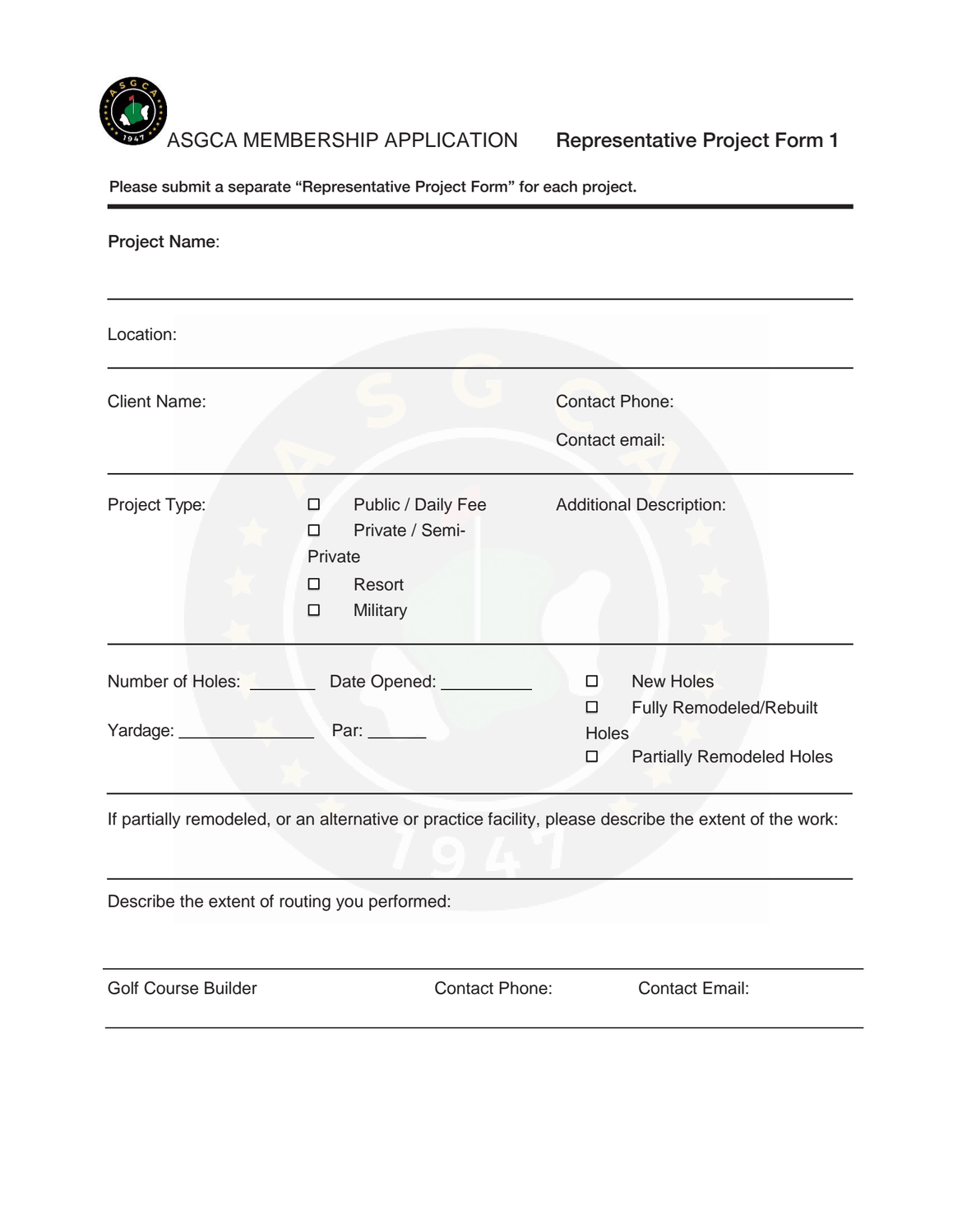

| <b>Project Name:</b>                               |                                                                        |                                                                                                         |
|----------------------------------------------------|------------------------------------------------------------------------|---------------------------------------------------------------------------------------------------------|
| Location:                                          |                                                                        |                                                                                                         |
| <b>Client Name:</b>                                |                                                                        | <b>Contact Phone:</b><br>Contact email:                                                                 |
| Project Type:                                      | Public / Daily Fee<br>Private / Semi-<br>Private<br>Resort<br>Military | <b>Additional Description:</b>                                                                          |
| Yardage: New York Charles Contract Charles Charles | Number of Holes: Date Opened: ________<br>Par: $\_\_\_\_\_\_\_\$       | <b>New Holes</b><br><b>Fully Remodeled/Rebuilt</b><br><b>Holes</b><br><b>Partially Remodeled Holes</b>  |
|                                                    |                                                                        | If partially remodeled, or an alternative or practice facility, please describe the extent of the work: |
|                                                    | Describe the extent of routing you performed:                          |                                                                                                         |
| <b>Golf Course Builder</b>                         | <b>Contact Phone:</b>                                                  | <b>Contact Email:</b>                                                                                   |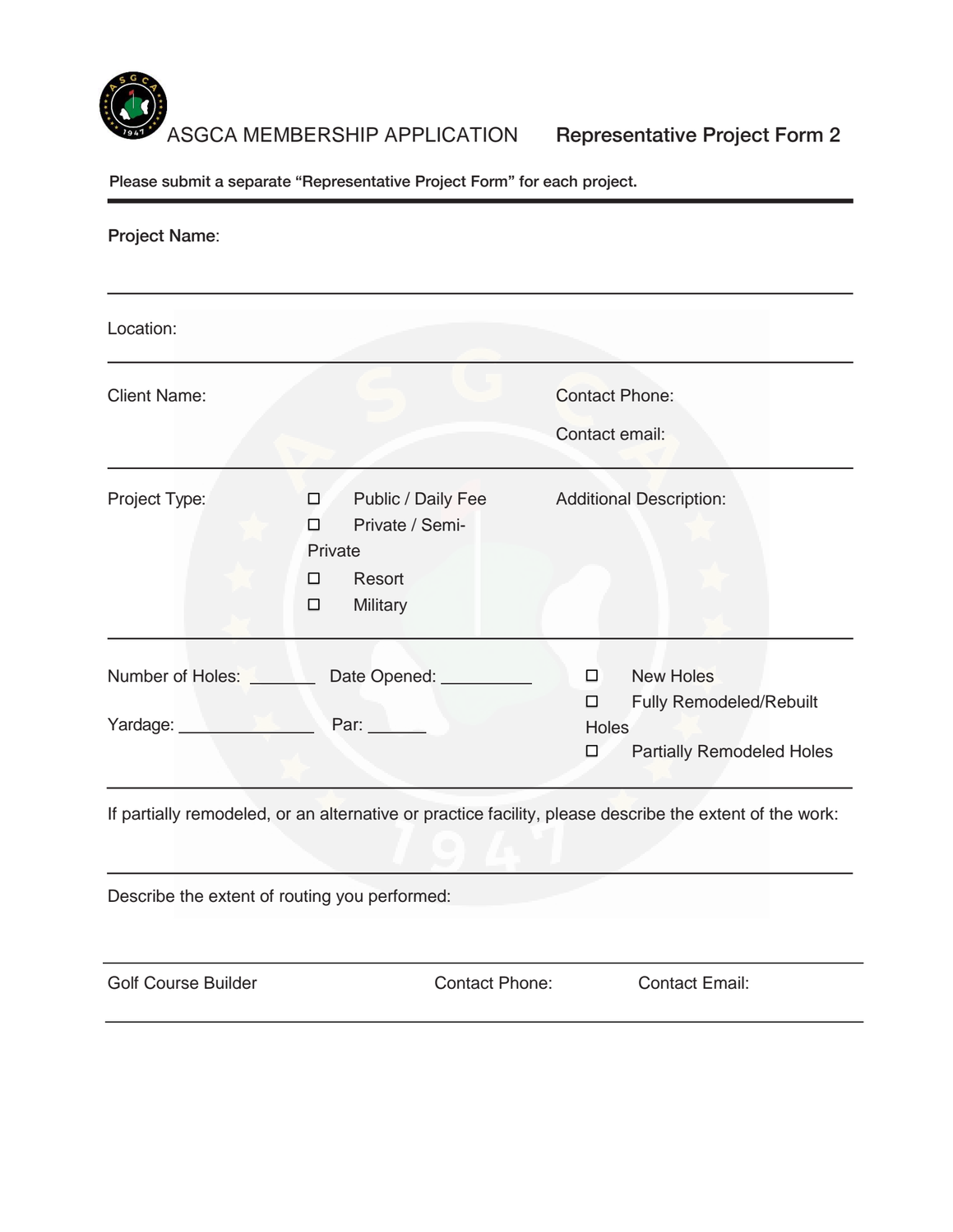

| <b>Project Name:</b>                                                                                                                                                                                                          |                                                                        |                                                                                                         |
|-------------------------------------------------------------------------------------------------------------------------------------------------------------------------------------------------------------------------------|------------------------------------------------------------------------|---------------------------------------------------------------------------------------------------------|
| Location:                                                                                                                                                                                                                     |                                                                        |                                                                                                         |
| <b>Client Name:</b>                                                                                                                                                                                                           |                                                                        | <b>Contact Phone:</b><br>Contact email:                                                                 |
| Project Type:                                                                                                                                                                                                                 | Public / Daily Fee<br>Private / Semi-<br>Private<br>Resort<br>Military | <b>Additional Description:</b>                                                                          |
| Yardage: Van Property Control of The Property of The Property of The Property of The Property of The Property of The Property of The Property of The Property of The Property of The Property of The Property of The Property | Number of Holes: Date Opened: ________<br>Par: $\_\_\_\_\_\_\_\_\$     | <b>New Holes</b><br><b>Fully Remodeled/Rebuilt</b><br>Holes<br><b>Partially Remodeled Holes</b>         |
|                                                                                                                                                                                                                               |                                                                        | If partially remodeled, or an alternative or practice facility, please describe the extent of the work: |
| Describe the extent of routing you performed:                                                                                                                                                                                 |                                                                        |                                                                                                         |
| <b>Golf Course Builder</b>                                                                                                                                                                                                    | <b>Contact Phone:</b>                                                  | <b>Contact Email:</b>                                                                                   |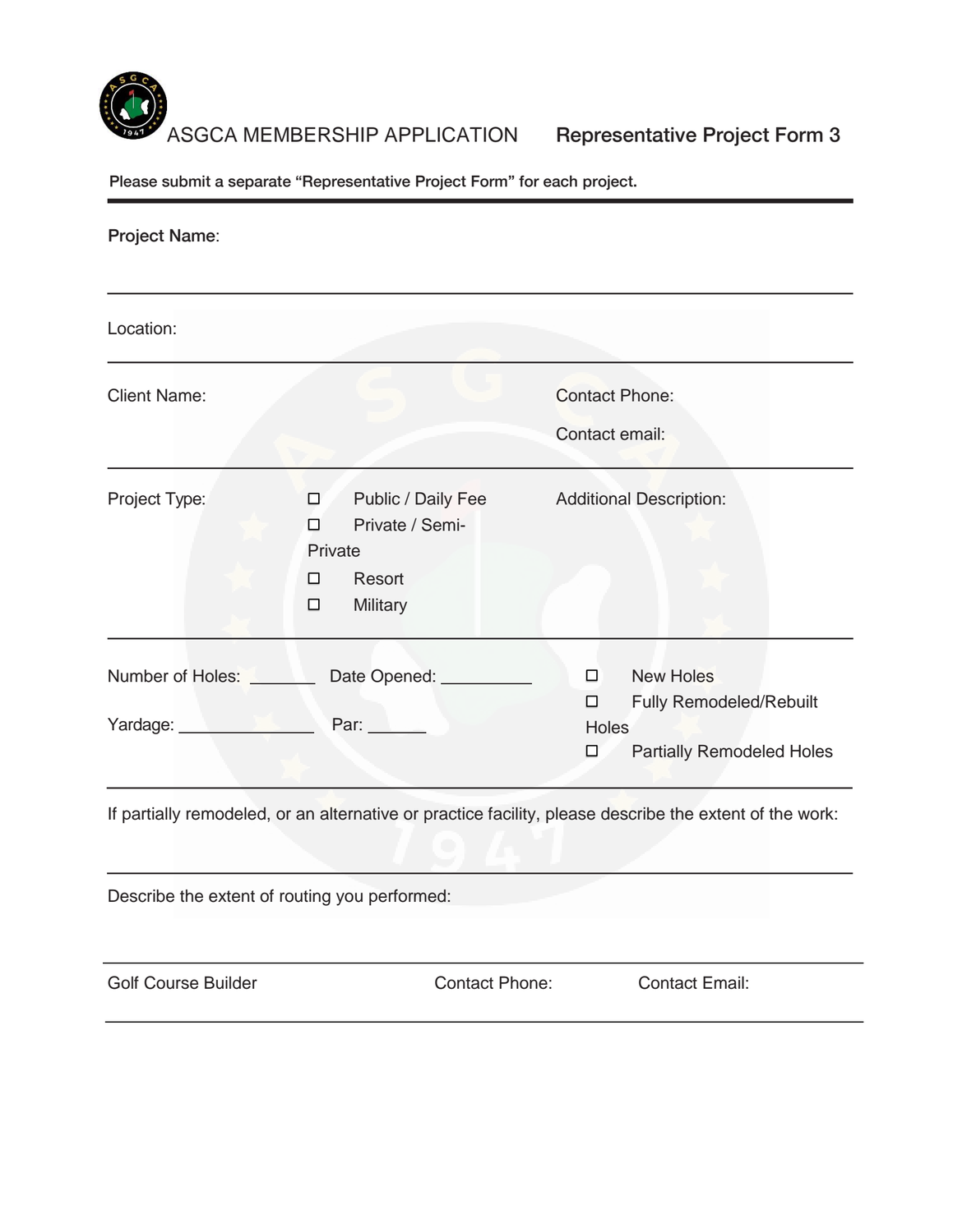

| <b>Project Name:</b>                               |                                                                        |                                                                                                         |
|----------------------------------------------------|------------------------------------------------------------------------|---------------------------------------------------------------------------------------------------------|
| Location:                                          |                                                                        |                                                                                                         |
| <b>Client Name:</b>                                |                                                                        | <b>Contact Phone:</b><br>Contact email:                                                                 |
| Project Type:                                      | Public / Daily Fee<br>Private / Semi-<br>Private<br>Resort<br>Military | <b>Additional Description:</b>                                                                          |
| Yardage: New York Charles Contract Charles Charles | Number of Holes: Date Opened: ________<br>Par: $\_\_\_\_\_\_\_\$       | <b>New Holes</b><br><b>Fully Remodeled/Rebuilt</b><br><b>Holes</b><br><b>Partially Remodeled Holes</b>  |
|                                                    |                                                                        | If partially remodeled, or an alternative or practice facility, please describe the extent of the work: |
|                                                    | Describe the extent of routing you performed:                          |                                                                                                         |
| <b>Golf Course Builder</b>                         | <b>Contact Phone:</b>                                                  | <b>Contact Email:</b>                                                                                   |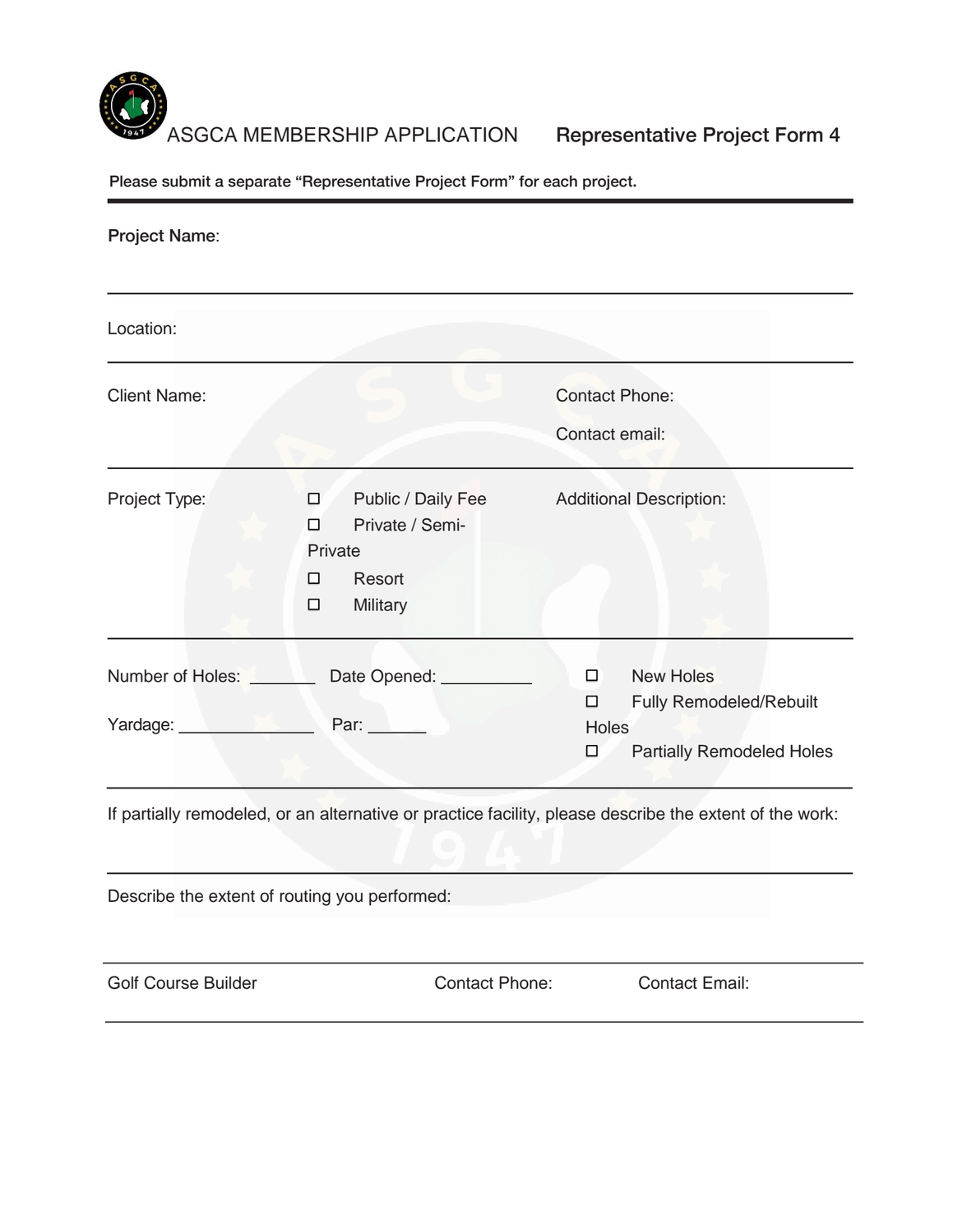

| <b>Project Name:</b>                                                                                                                     |                                                                        |                                                                                                         |
|------------------------------------------------------------------------------------------------------------------------------------------|------------------------------------------------------------------------|---------------------------------------------------------------------------------------------------------|
| Location:                                                                                                                                |                                                                        |                                                                                                         |
| <b>Client Name:</b>                                                                                                                      |                                                                        | <b>Contact Phone:</b><br>Contact email:                                                                 |
| Project Type:                                                                                                                            | Public / Daily Fee<br>Private / Semi-<br>Private<br>Resort<br>Military | <b>Additional Description:</b>                                                                          |
| Number of Holes: Number<br>Yardage: Van Andrew Van Andrew Van Andrew Van Andrew Van Andrew Van Andrew Van Andrew Van Andrew Van Andrew V | Date Opened: _______<br>Par: $\qquad \qquad$                           | <b>New Holes</b><br><b>Fully Remodeled/Rebuilt</b><br><b>Holes</b><br><b>Partially Remodeled Holes</b>  |
|                                                                                                                                          |                                                                        | If partially remodeled, or an alternative or practice facility, please describe the extent of the work: |
|                                                                                                                                          | Describe the extent of routing you performed:                          |                                                                                                         |
| <b>Golf Course Builder</b>                                                                                                               | <b>Contact Phone:</b>                                                  | <b>Contact Email:</b>                                                                                   |